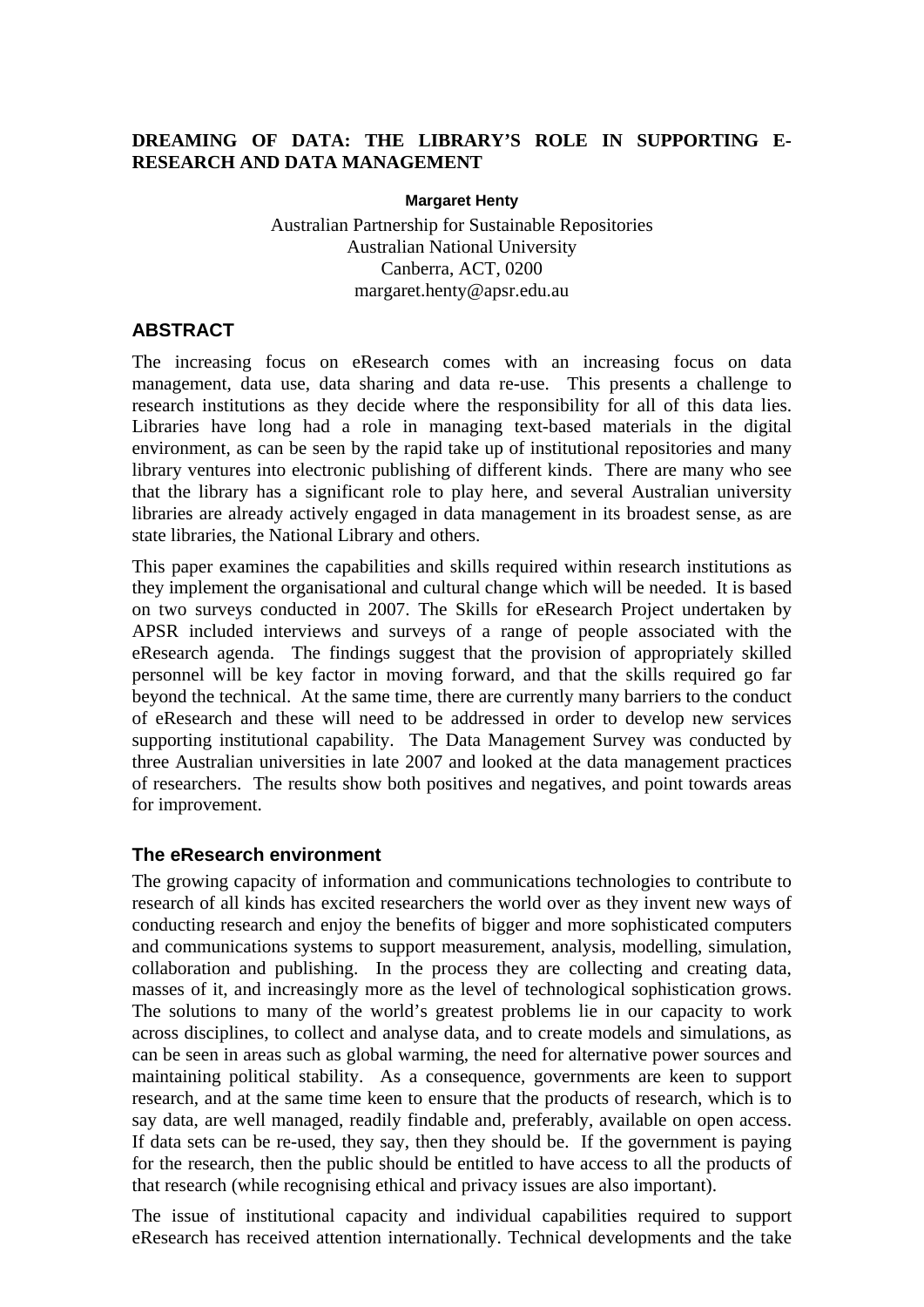up of eResearch have been rapid, but have not always been matched by corresponding infrastructure support developments at the institutional or discipline levels. Similarly, the level of capability among those with support responsibilities has not been able to keep up. Two key questions in this discussion concern responsibility: who are the key players in ensuring that data is managed responsibly and sustained for later discovery and use and how are their roles to be defined?

### **What do we mean by data management?**

Good data management is fundamental to an institution's capacity to provide the infrastructure to support eResearch. Data management means different things to different people, usually according to the part they play in managing some part of the data life cycle. Researchers are primarily engaged in data creation and analysis, but the decisions they take in deciding what formats to use to collect and store their data, what metadata they will use to describe it, who owns it, who has access, what software they will use to analyse it, what outputs there will be from the research, and countless other activities will have an impact further along the track. Data management for the person who then takes on responsibility for data stewardship will involve another set of activities, including organisation, preservation and the provision of access. Both data creators and stewards exist in a world where other components of data management come into play: systems architectures, policies and procedures which have to be specified and known to everyone engaged in the process.

Data stewardship, the longer term organisation, access provision and preservation, is a term which is used a lot in this paper. Sometimes this is referred to in the literature as data curation. I prefer not to use the term curation, as it suggests data locked away in vaults when that is the antithesis of what is required.

The scholarly communications cycle has not until now incorporated the importance of data management as part of that cycle. This is changing as data is seen as a research output of equal importance to publications.

## **A role for libraries**

Libraries are already well engaged with the scholarly communications cycle through the organisation and provision of information resources in the form of publications, manuscripts, audiovisual materials and other formats. This has been accelerated recently with the rapid take up in academic libraries of services designed around the institutional repository, and there are few academic libraries in Australia now which do not manage a repository on behalf of their institution. The requirements for the Research Quality Framework (RQF) and the more recent Excellence in Research for Australia (ERA), while arduous, have delivered a bonus in bringing together repository managers and university research offices with a common purpose, aligning the library with the university's research reporting requirements.

Many academic libraries are now using their repositories for purposes beyond articles and other text-based publications. Some are being used to store image and sound files. We are starting to see repositories being used for the storage of other kinds of data. As the role of data in the scholarly communications cycle becomes more apparent, the institutional repository has an increasingly important role to play in the data lifecycle.

2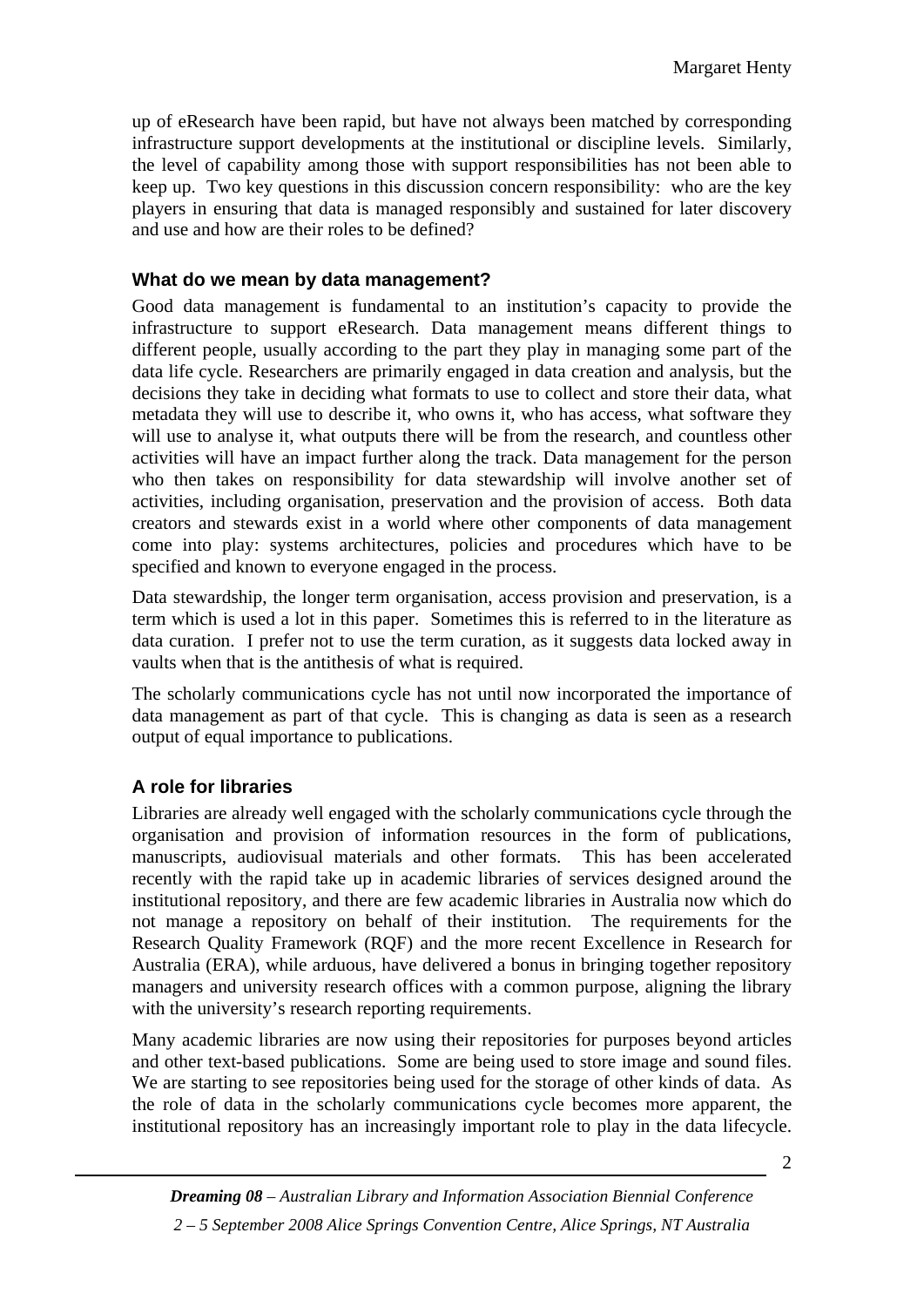This does not necessarily mean, though, the institutional repository will stay in the same form as we currently know it.

It would probably be true to say that, in recent years, academic libraries have been more engaged with teaching than with research. But there is now a change of focus and this will more than likely develop further.

At the University of California in San Diego, there is an active partnership developing between the library and the Supercomputer Centre, to "build an intersect of personnel, expertise, and services to provide long-term preservation of and access to research data that enables domain scientists and researchers to carry-out longitudinal complex data analysis to support interdisciplinary research" (Schottlaender and McDonald 2007). At Purdue University, a Digital Data Curation Centre (D2C2) has been established within the University Library (Mullins 2007). Australian universities also have been quick to take up the challenge, and examples can be seen at The University of Queensland, The Queensland University of Technology, The University of Melbourne, Monash University and Swinburne University of Technology.

The changing role of libraries in this context has already been recognised by the Association of Research Libraries in the USA which established a task force in 2006 to investigate support for eScience. They reported:

There is a perception that science librarians, more than ever before, need to be actively engaged with their user communities. They need to understand not only the concepts of the domain, but also the methodologies and norms of scholarly exchange. This level of understanding and engagement goes well beyond knowledge of the literature. It requires being a trusted member of the community with recognized authority in information related matters. This new paradigm suggests a shift in focus from managing specialized collections (the "branch library" model) to one that emphasizes outreach and engagement. (ARL Joint Task Force on Library Support for E-Science 2007)

I see no reason why these changes, however, should be limited to science.

### **The challenge of open access**

Most librarians are already familiar with the open access movement. This developed in the late 1990s in response to the ever-increasing cost of journals and the realisation that information was being denied to anyone who could not afford to subscribe to journals or have access through their place of employment. It was argued, therefore, that publications should be deposited into repositories so that they could be available to anyone, anywhere, free of charge. This is a great idea, but has to take into account the need for refereeing of academic publications and the insistence on the part of many publishers that copyright of journal articles be handed over to the publisher rather than staying with the creator. Originally open access was seen as the preserve of research outputs in the form of text, which is to say journal articles and book chapters. As time has gone on, the idea has taken hold and has taken two main forms: encouraging researchers to make their publications available in institutional repositories set up for the purpose and when publishers will permit, or promoting alternate, ways of publishing which allow open access while maintaining peer review and scholarly integrity.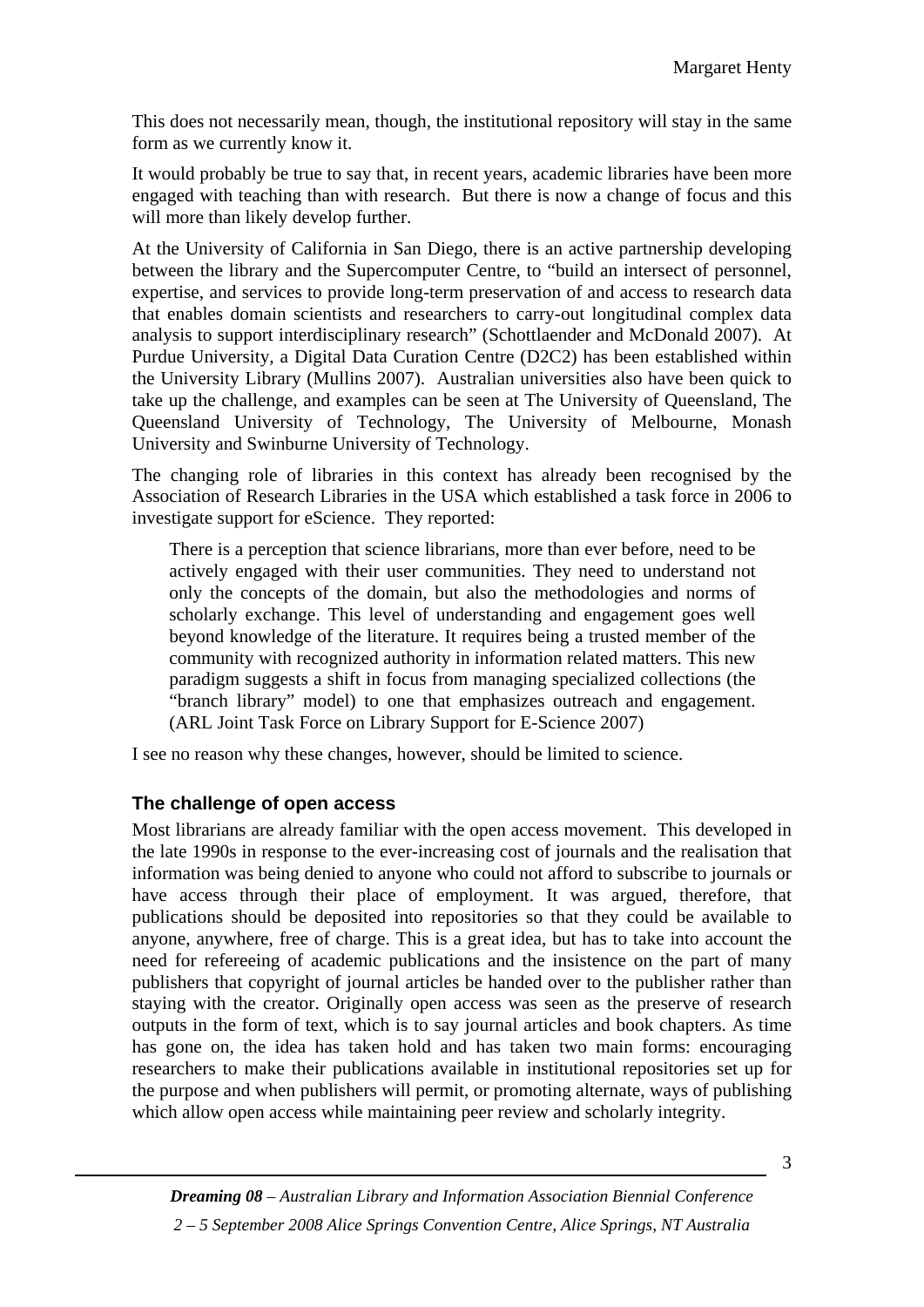The notion that data should also be available on open access is becoming more prominent. This presents a different set of requirements for the researcher and for the body responsible for the provision of access and long term storage.

## **The challenge of data**

While open access is generally agreed to be a good thing, it has not been as successful as hoped, with researchers slow to deposit in repositories or take to alternate publication methods. The result of this is that we still have "a system where gateways limit access to research results, and as a consequence only a small fraction of the world's research libraries subscribe to some journals. The gentleman's club survives, if only as metaphor." (Swan 2007)

 There are many reasons for this, not the least of which is that making publications accessible on open access is not well integrated into the scholarly communications cycle. In order for researchers to make their publications available on open access, they have to take steps unrelated to their usual publication processes. Even where deposit of publications has been mandated, deposit rates, while improved, do not reach 100% compliance. Making data available on open access presents a similar, and possibly more complex, challenge.

At present there are not the policies, attitudes, understanding, commitment or mechanisms in place to allow data deposit to occur as a matter of course and it is here that institutional policies and advocacy have a major role to play. Two other developments are having an impact: learned journals, especially in the sciences, are starting to insist that the data on which articles are based are made available together with the article and research funders are starting to insist that all the outputs of research are made more accessible.

### **The challenge for libraries**

There is a challenge here for libraries to become part of the eResearch lifecycle by taking an active role in eResearch support and data stewardship. Libraries have a long history of preserving knowledge in various forms. No one questions this as a valid role for libraries and knowledge preservation is a key function for society as a whole. There is one major difference though in becoming engaged with eResearch support and data stewardship. Libraries have most often functioned as places where objects are stored, once they have been created by someone else. Creating the mechanisms required to support eResearch implies a different kind of service, one where the library is engaged in the research process.

Libraries are already used to offering services based on the objects which they acquire and organise. Many have become actively engaged in publishing and teaching as well as in storage and access. Libraries now need to define their role in providing eResearch support. This adds another dimension to library services as libraries continue to adapt to the rapidly changing technological and research environment. It will require the use of innovative tools, additional skills, changed organisational structures, a different set of partners and engagement in new collaborations.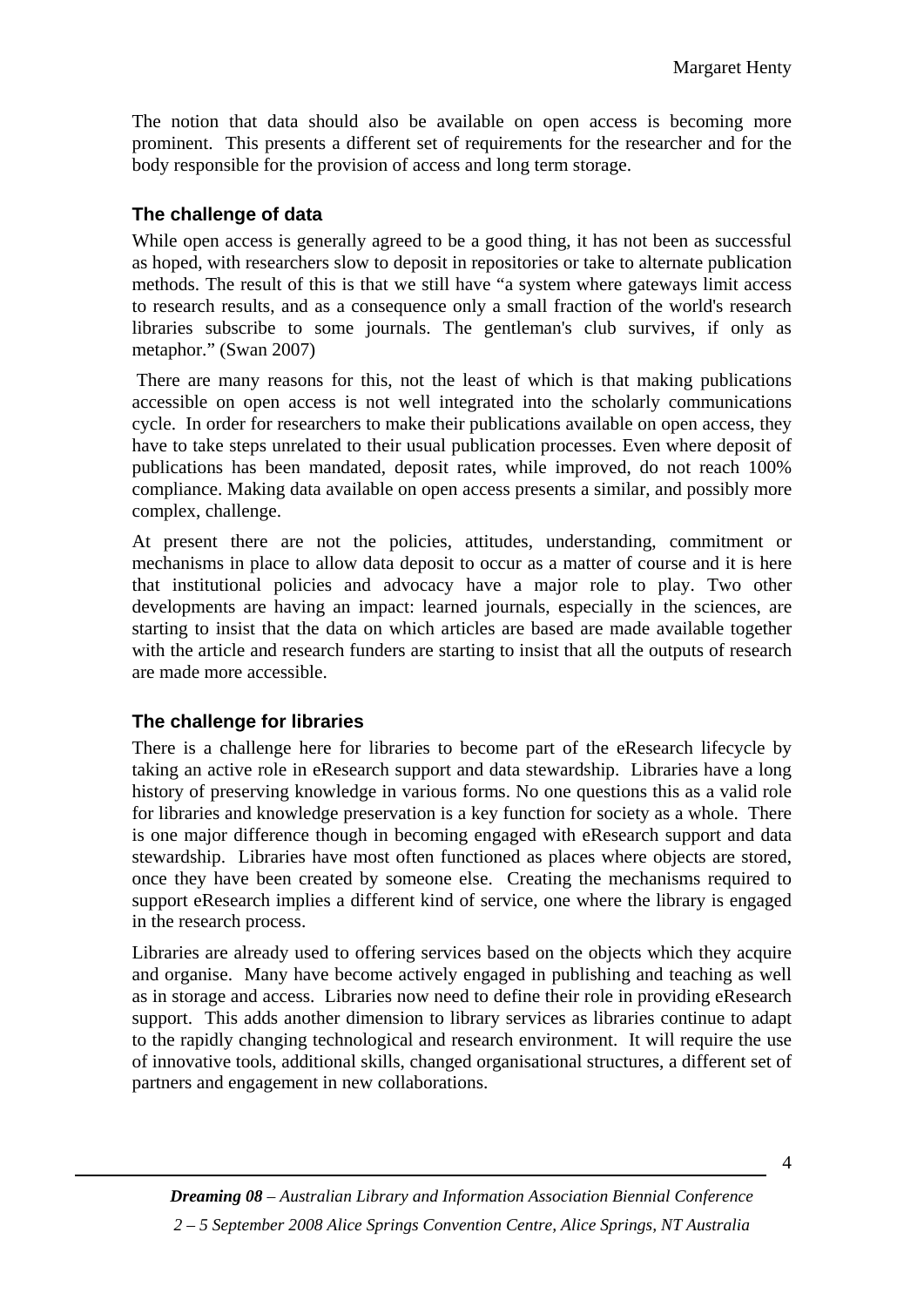### **Researcher data management practice**

Three Australian universities surveyed their academics, post-graduate students and other researchers in late 2007 to get a better idea of what researchers are actually doing with their research data. Their aim was to use this information to improve support services. The three were The University of Queensland, The University of Melbourne and Queensland University of Technology. The Data Management Survey questionnaire was completed by a total of 879 academics, post-graduate students and adjunct appointees who ticked boxes and offered suggestions, comments and occasionally criticism. (Henty, Weaver et al. 2008) The full questionnaire included over 20 questions, but responses to only three are included here to provide some indication of the issues involved in data stewardship and support services.





It's apparent from Figure 1 that there are all kinds of digital data being created. Spreadsheets and databases are the most common, with documents and reports not far behind. These are not necessarily published and refereed, and include drafts, survey responses, client files, transcripts, translations and more. More text can be found in emails, websites, laboratory notes, blogs and discussion groups. Raw data comes from sensors and instruments, from computer programs and from the recording of experiments. There are image files of various kinds, not to mention sound and video. Some researchers collect only one type of digital data: most collect many.

The category "other" referred to in Figure 1 revealed bibliographies, biographies, online surveys, secondary data analysis, questionnaires, bibliographic databases, mathematical models, simulations, interview transcripts, computer programs, satellite imagery, GIS data, CAD models, genotyping and sequencing data, electronic health records, music scores, podcasts, laser scanning imagery, GPS measurements, mind maps, flow cytometry and spectral data, and computational fluid dynamic codes. This all provides an idea of the kinds of challenges ahead for data stewardship.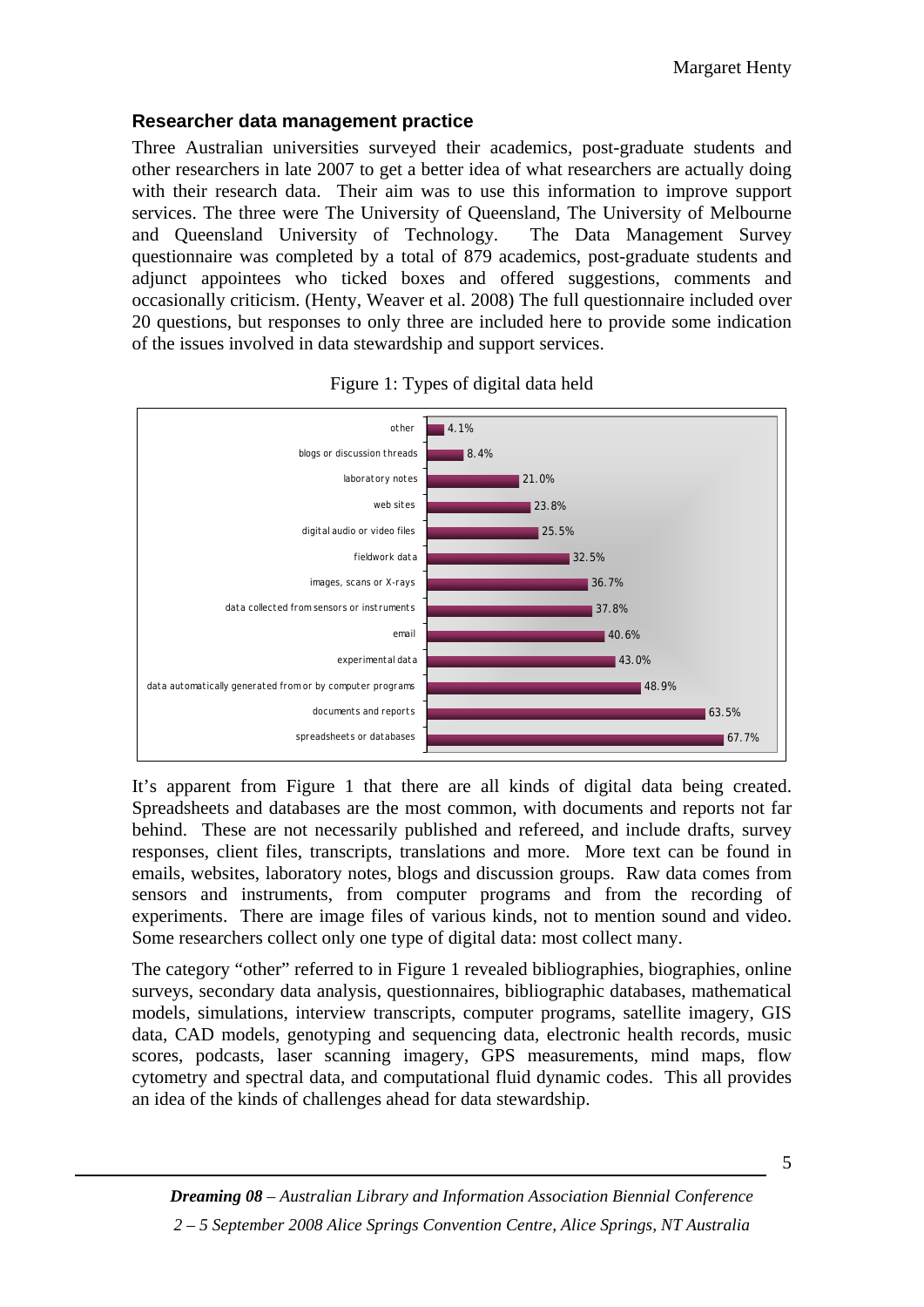One way for data to be better organised and managed from the outset is for researchers to have individual data management plans. The survey asked the researchers whether they currently have one. The answer can be seen in Figure 2, and is overwhelmingly no.

Data management planning sits within institutional, disciplinary and regulatory contexts of policies and expectations. The Australian Research Council (ARC) and the National Health and Medical Research Council (NH&MRC) have regulations covering the ongoing storage of data, and currently there is a requirement that all data should be kept for at least five years. This is expressed in the *Australian Code for the Responsible Conduct of Research*. (Australian Government 2007) Most Australian universities reflect this requirement in their internal policies, but it is questionable whether these are sufficient to ensure long term data management and sharing.



Figure 2: Do you have a formal research data management plan?

When asked whether they would be interested in training or advice on a range of topics, about one-half said that they would like training on how to develop a data management plan before starting a project. About one-half said that they would like training on developing a data management plan after completing a project and about one-third said they would like to develop a data "exit" plan (offered for retiring or departing academics). About one-quarter asked for help with data rescue for older digital materials such as data on older media or data from legacy systems. About one-third asked for help with digitisation.

# **Capabilities**

APSR conducted another survey in 2007 which gives us some insight into the gap which exists between the potential for eResearch and current practice and data infrastructure support in terms of the needs for the development of skills and capability. (Henty 2008) The scope of the study went beyond the role of the library to the way in which the whole institution in involved in eResearch support.

The report's conclusions were based on a number of sources. Interviews were conducted with twelve key established researchers in six Australian institutions, with a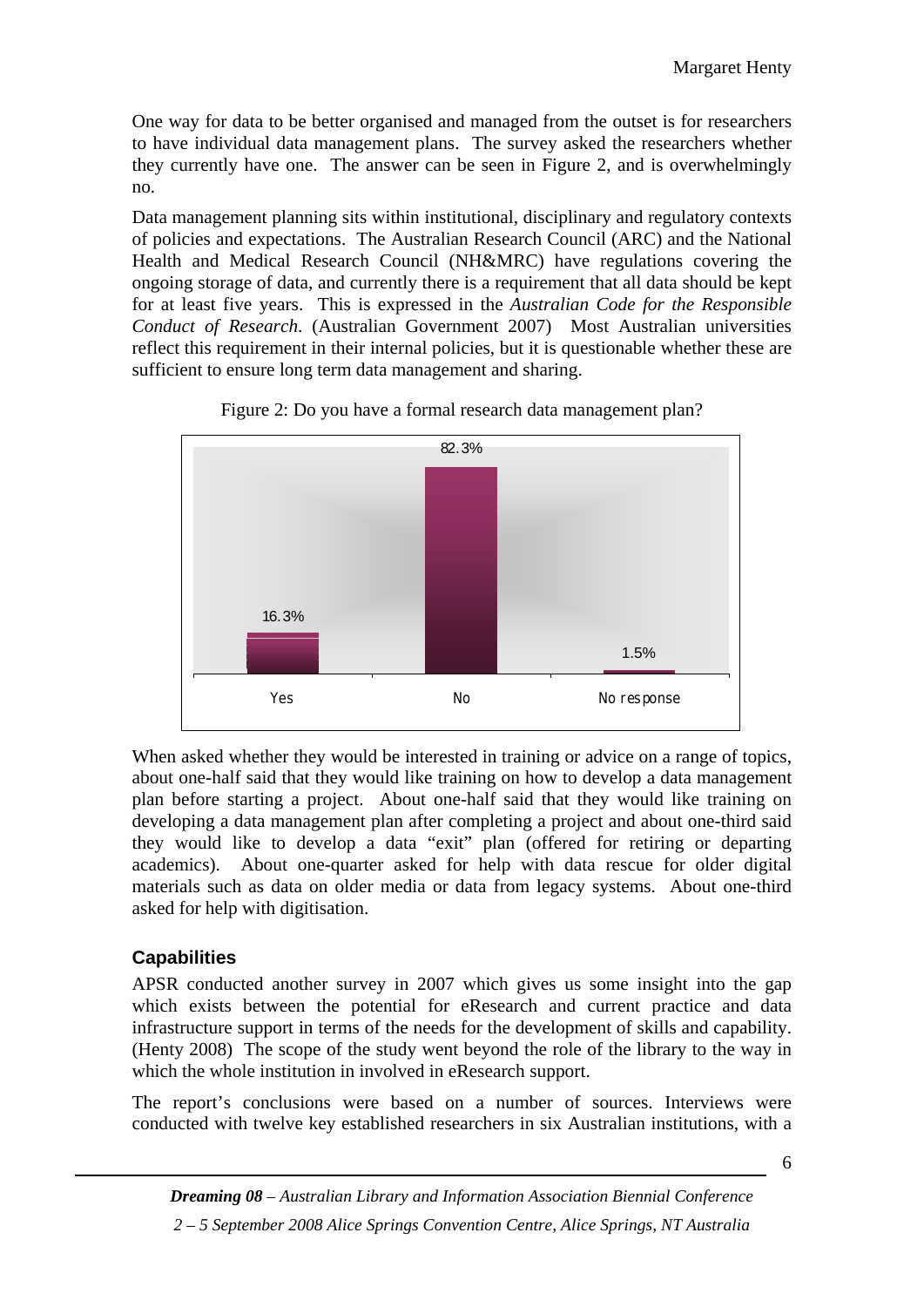focus on academics engaged in data-intensive research. In addition, we conducted a questionnaire survey of those who attended eResearch Australasia 2007, and used the results of a small questionnaire conducted by SAPAC (the South Australian Partnership for Advanced Computing). A fourth source of information was an informal survey conducted at a workshop held in association with eResearch Australasia 2007: 'The Researcher/Librarian Nexus: The challenges of research data management in institutional repositories' where a group of librarians identified the skills which they saw as being needed to take on a role in repository management and data stewardship.

Two themes emerged from the various surveys and interviews. One related to the development of institutional capability to overcome current barriers to eResearch and to institute cultural and organisational change. The other concerned skills and the need for training and staff development.

By institutional capability we mean everything which might contribute to the successful conduct of research. This includes having the right people, expert and available knowledge, well-defined business processes, excellent facilities and equipment, functional information and communication technologies, and well-established accountability and governance.

The study showed that there is a lot of work to be done on all of these fronts and that some organizations are working hard to overcome gaps. The most commonly mentioned barrier to eResearch was that of skills, not just the existence of the skills, but knowing how to locate them within the university's organizational structure. As someone commented: 'It always seems to be "somebody else" who will provide the ground level support.'

## **Skills**

The list of skills identified for the support of eResearch was huge. The skills were both technical and non-technical. At the technical end there was mention of highperformance computing (HPC) and the access grid, data (and database) management, data curation, information engineering, information modelling, software development, remote communications, distributed processing, informatics, portal design, computational fluid dynamics, database integration, metadata, visualisation and programming of all kinds. At the non-technical end, which is to say the non-ICT end, were data analysis (including the use of statistical packages and other techniques such as data mining), information seeking, project management, business analysis, communications, negotiation, intellectual property, team building and train the trainer. It is interesting here that few of the skills mentioned correspond with those selected by respondents to the Data Management Survey. There are several reasons for this. The Data Management Survey was addressed only to researchers and provided options to tick, rather than asking an open ended question of a more general nature.

Libraries have a long and honourable tradition of being involved with information literacy. Perhaps the skills associated with data management planning could also been seen as part of information literacy. Like information literacy though, the disciplinary context is all important. At the post-graduate level especially, there is a strong need. The Australian National University has a Graduate Information Literacy Program, for which participants receive a qualification if they complete a set number of modules. A

7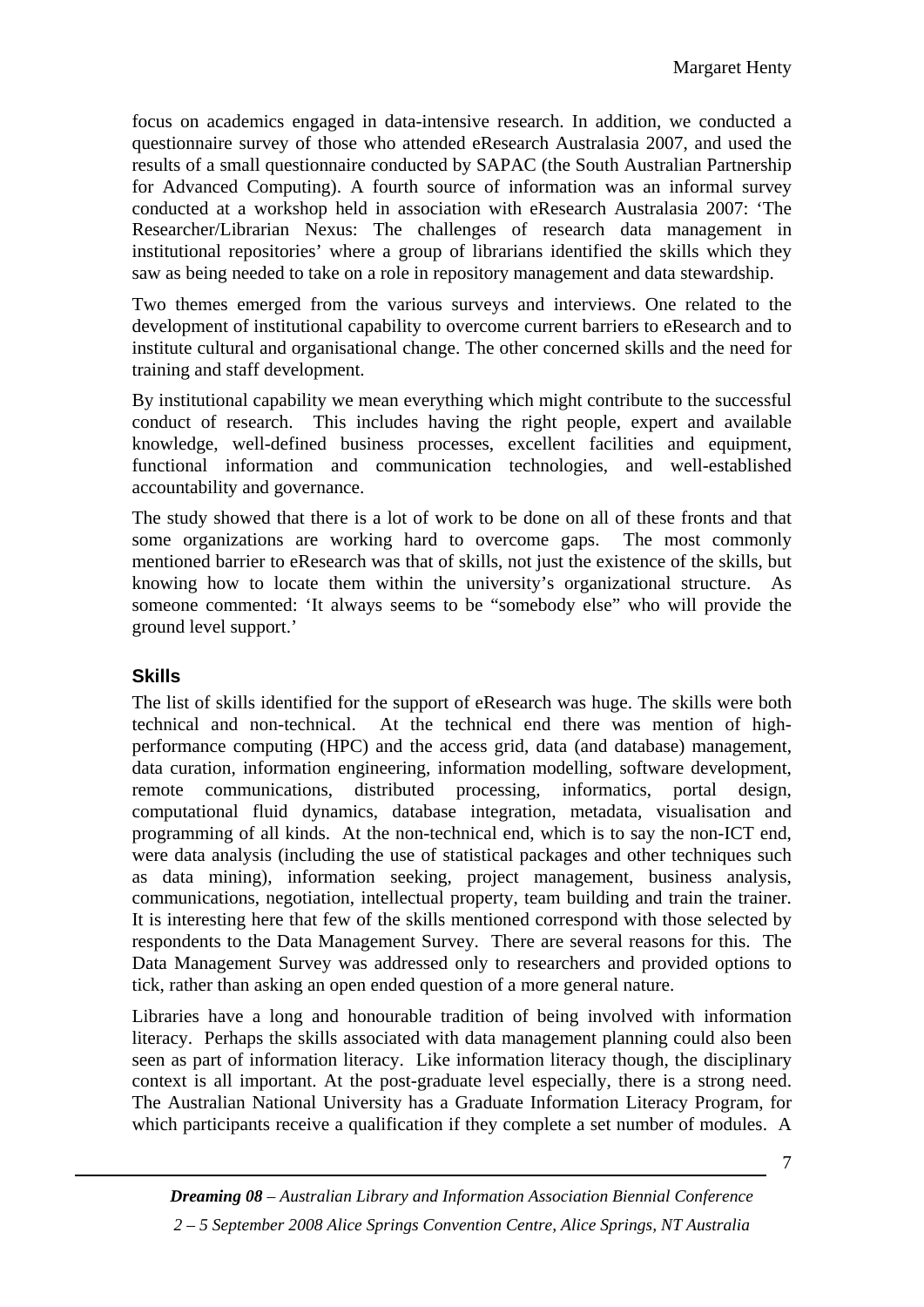recent addition has been a module on How to Write a Data Management Plan which is being received well, with comments along the lines of "I have a problem I didn't know I had". Creation of this module has been funded by APSR and it will be available for download from the APSR website at [www.apsr.edu.au](http://www.apsr.edu.au/) for local adaptation.

There are different groups of people engaged in the eResearch process, and hence a range of knowledge associated with the provision of support. At one end of the spectrum there are the researchers, who know about the discipline, but should not need to know everything about data management and stewardship. Researchers are often supported within their research teams by data experts who are able to contribute their analytical, disciplinary, computing and systems design skills to the design of the research project. This group are sometimes referred to as data scientists, although not all are happy with that term. Some might come from a background in disciplinary based informatics – bio-informatics or chemo-informatics, for example. Then there are those who have a part to play in the data life cycle by offering longer term access, preservation and curation skills. There is still work to be done in defining the skills needed by each group and the best way of providing them.

Skills are a key issue for libraries in this context and this has already been recognised at the 2008 ALIA Skills Summit:

Information management and information technology skills. As academic libraries assume greater responsibility in their institutions for management of repositories and research data, it is clear that there is a dearth of people who have the skill to work in these areas. (Wells 2008)

The issue is one both for library schools which are training new librarians and also for existing staff who need to update their skills.

## **ANDS**

Research institutions in Australia will not have to face all of these issues alone, as the proposed Building Capabilities program within the Australian National Data Service (ANDS) will be able to provide some guidance.

The Australian government has shown significant interest in developing research infrastructure in recent years, with investments in a range of projects. Notable among these were the projects funded under the Strategic Infrastructure Initiative announced in 2003. These included the Australian Partnership for Sustainable Repositories (APSR) and the ARROW Project, both with a focus on repositories. At the same time, we have the National Collaborative Research Infrastructure Strategy, designed to "provide researchers with major research facilities, supporting infrastructure and networks necessary for world-class research" (NCRIS 2008). Through NCRIS, the Government has committed \$542 million over the six years, 2005-2011.

Part of the funding provided to NCRIS will be used to fund ANDS. This is described in *Towards the Australian Data Commons* as "the essential meeting place where the Australian path forward for research data management can evolve and where a vision can be achieved". (ANDS Technical Working Group 2007)

ANDS will be launched during the second half of 2008 with initial funding allocated to cover three years, but this is only the beginning. ANDS will have its headquarters at

8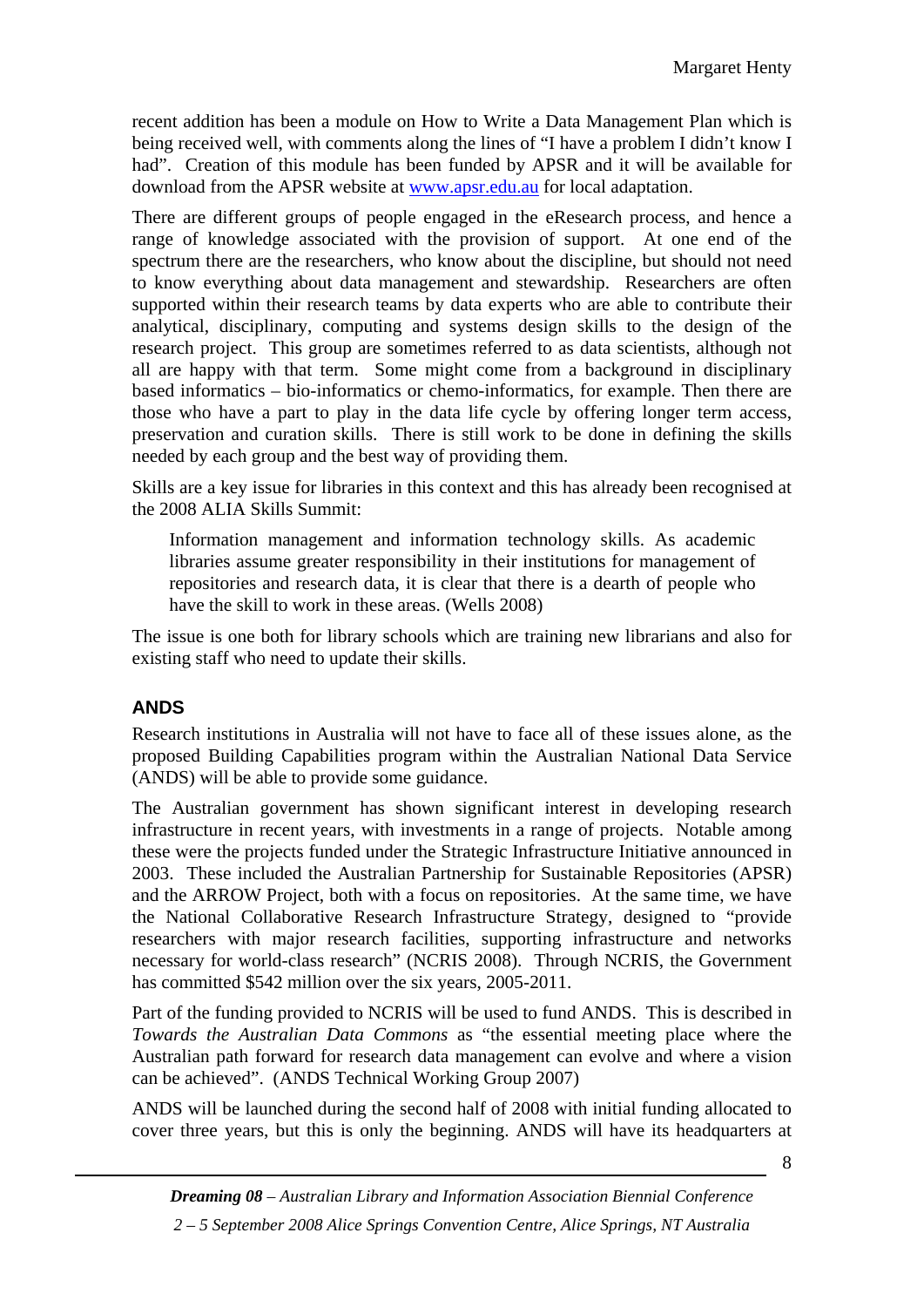Monash University and will work with the Australian National University in delivering its services. At the same time, ANDS will be a partnership, not just between Monash and ANU, but including researchers, disciplines and institutions that are ready, willing and able to contribute. Institutions that work with ANDS will be able to gain access to outside datasets, services, tools, guidelines, best practice, additional staff expertise thereby increasing their profile through greater data and research visibility. ANDS will facilitate access to their data, in order to learn from their best practice, to benefit from their expertise and experiences in the various forums and to commission specific pieces of activity.

Australian researchers are keen to have greater access to data and to see data managed with greater efficiency. The establishment of the Australian Research Data Commons is therefore a high priority. Around half of the money in the ANDS budget will be spent outside the core participants, funding institutional activities of various kinds.

ANDS will have four programs: Developing Frameworks, Providing Utilities, Seeding the Commons and Building Capabilities.

A major task of the Capabilities Program will be to develop a Capability Maturity Model for eResearch infrastructure support. This will enable ANDS to provide measures whereby a research institution will be able to measure its own performance against guidelines set for each level of maturity. The measure will cover all the aspects of capability mentioned above: people, knowledge, business processes, facilities and equipment, information and communication technologies, and accountability and governance. Ultimately we envisage being able to audit and certify institutions which are part of the ANDS community.

In its first year of operation, the Capabilities Program will have much to do. It will establish the Australian Data Commons Content Forum, it will engage the community on capacity and capability constraints and the means of overcoming them, it will build communities of best practice and start to address the skills shortage by offering training and by working with the higher education sector to upgrade and improve courses.

## **Conclusion**

The research landscape is changing rapidly in response to the possibilities offered by improved communication and technical infrastructure, leading to what is now generally referred to as eResearch. Libraries are well situated to take a part in providing some of the infrastructure required to support eResearch, especially access, use and reuse of data, and storage and preservation. This is an exciting time to be working in libraries as they take up the challenge of new roles and responsibilities.

# **REFERENCES**

ANDS Technical Working Group (2007). Towards the Australian Data Commons: a proposal for an Australian National Data Service. Canberra, Australian Government Department of Education, Employment, Science and Training, [http://www.pfc.org.au/pub/Main/Data/TowardstheAustralianDataCommons.pdf.](http://www.pfc.org.au/pub/Main/Data/TowardstheAustralianDataCommons.pdf)